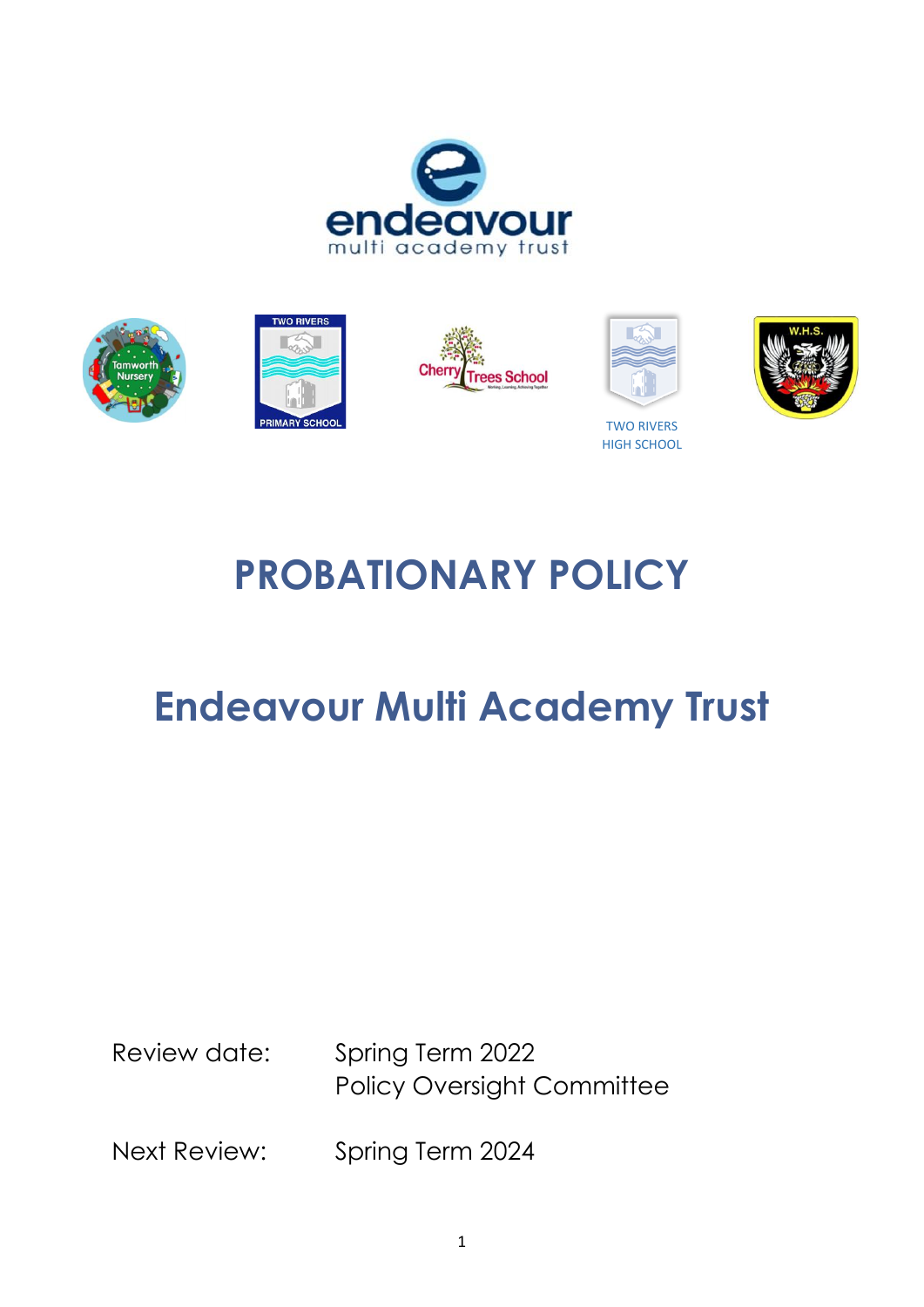## **Provisions**

When a new employee enters a post within the Trust, they will be subject to a probationary period. The purpose of this probationary period is for the employee and Executive Headteacher/Headteacher to review the individuals' performance in their new role and discuss any training needs that they may have. Following the successful completion of the probationary period the employee will be officially confirmed in post.

Prior to the employee commencing with the Trust, they will receive a Written Statement of Particulars that will state whether or not their contract is subject to a probationary period. If the employee is subject to a probationary period, it will be for a 6 month period.

## **Initial Induction Meeting and Discussion**

The Manager, as part of the employees' induction, should meet with the employee during the first week of employment.

This meeting should cover

- the Executive Headteachers/Headteachers expectations of the employee in the new role,
- the job requirements linked to the competency framework and performance systems detailing what is expected on a day to day basis and over the forthcoming year,
- attitudes and behaviours expected,
- the identification of realistic targets and actions arising from the general requirements of the role as well as special objectives arising from the business plan,
- immediate training and development needs in order to deliver the day to day role,
- longer term training and development needs in order to deliver and support strategic objectives in order to agree a plan of action. In addition, the manager and employee will also agree future meetings in order to review the employees' performance and training needs during the probationary period.

The Executive Headteacher/Headteacher will record the targets and training needs on the appropriate documentation and it will be agreed and signed by the employee and Executive Headteacher/Headteacher.

## **Ongoing Meetings**

The Executive Headteacher/Headteacher will review, with the employee, their performance and training needs on a regular basis throughout their probationary period as agreed in the initial induction meeting. This will ideally be done on a monthly basis or more often if problems are encountered.

The meetings will be carried out through one to one meetings and should cover;

- the employees' progress against tasks/targets,
- discuss any training received during the period and its effectiveness,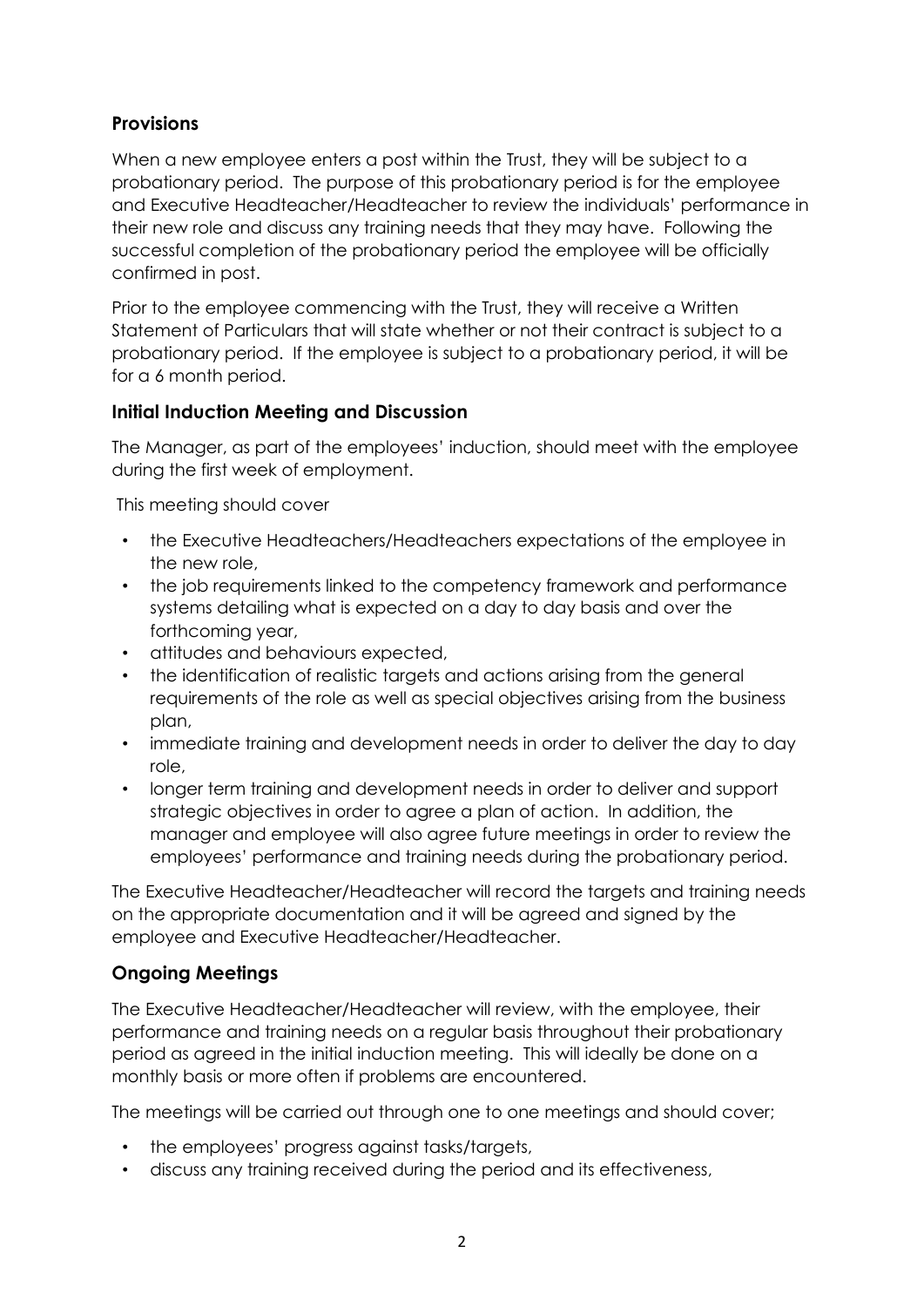- address any issues or concerns that may have arisen,
- revise or identify new targets in line with performance
- identify any additional training or support required.

The detail of the meeting will be recorded fully on the appropriate documentation and signed by the employee and Executive Headteacher/Headteacher. The purpose of these meetings is to ensure that the employee completes their probationary period satisfactorily.

#### **End of Probationary Period**

The Executive Headteacher/Headteacher, after the specified probationary period, should complete a final review with the employee. At this point the Manager has three options:

- (i) Confirmation of the employee in post this should be where the employee has successfully completed and achieved all their probationary targets and milestones. The Executive Headteacher/Headteacher should be fully confident that the employee is competent to deliver the role.
- (ii) Extension of the probationary period this should be where the employee has had some difficulty in meeting their probationary targets and milestones. The manager should have begun to address the relevant issues during the probationary period and be offering additional support and training. The extension period should be realistic whereby the employee can ideally achieve the expected targets and competencies. Following the extension period, the manager has two options
	- a) Confirmation of the employee in post this should be where the employee has successfully completed and achieved all their probationary targets and milestones. The Executive Headteacher/Headteacher should now be fully confident that the employee is competent to deliver the role
	- b) Terminate the employee's contract of employment this should be where the employee still has not achieved their probationary targets and milestones. The Executive Headteacher/Headteacher should be confident that the individual would not be able to perform the role competently and to the required standards
- (iii) Terminate the employee's contract of employment this should be where the employee has not achieved their probationary targets and milestones. The Executive Headteacher/Headteacher should have addressed the relevant issues during the probationary period and offered a lot of training, support and guidance. The Manager should be confident that the individual would not be able to perform the role competently and perform to the required standards.